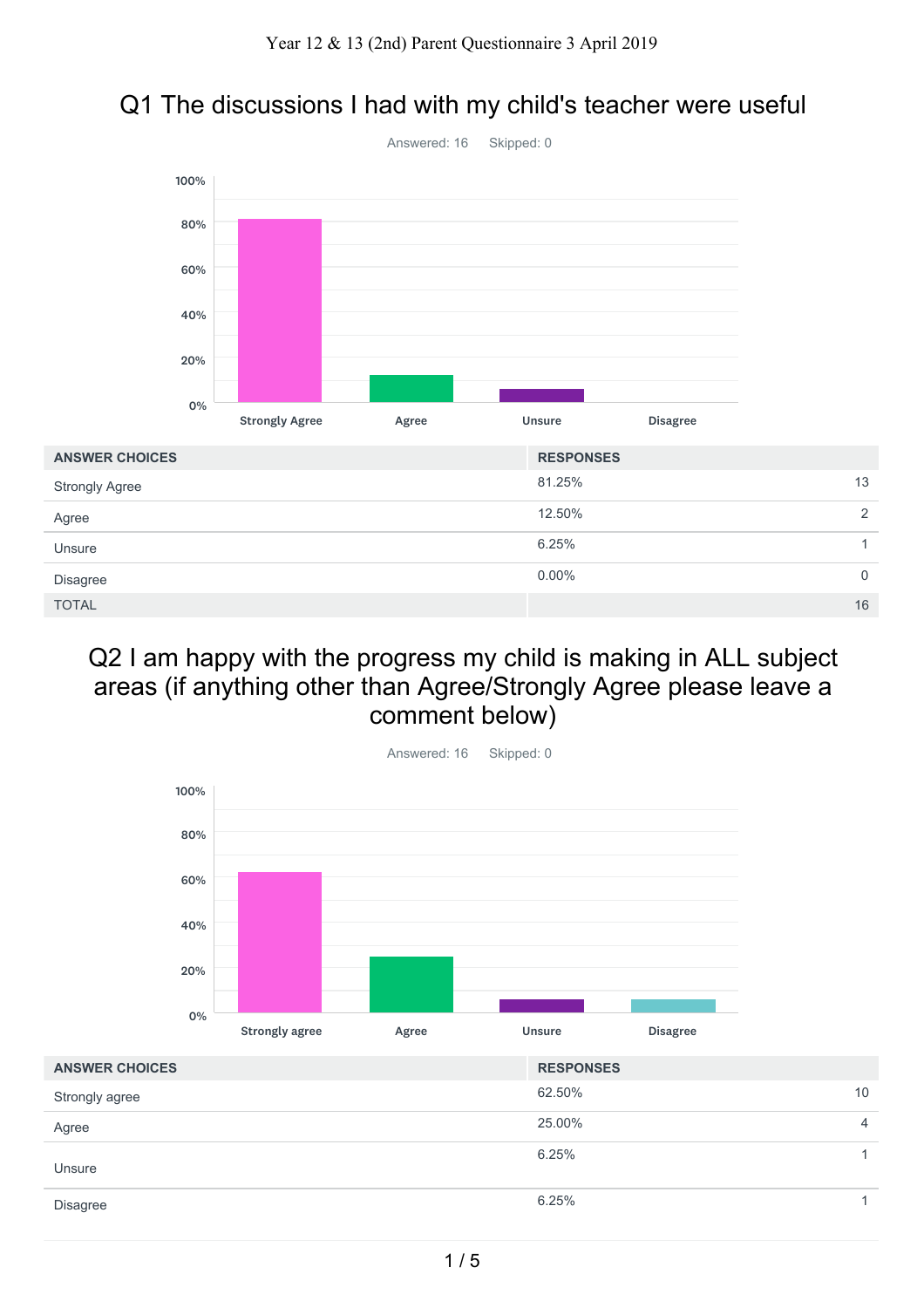#### Q3 I am happy with how The Academy is monitoring my child's progress in 6th Form



Q4 I know how to help and support my child reach their target levels (please leave a comment if you think a parent workshop on 'How to support your child in further education' would be helpful).

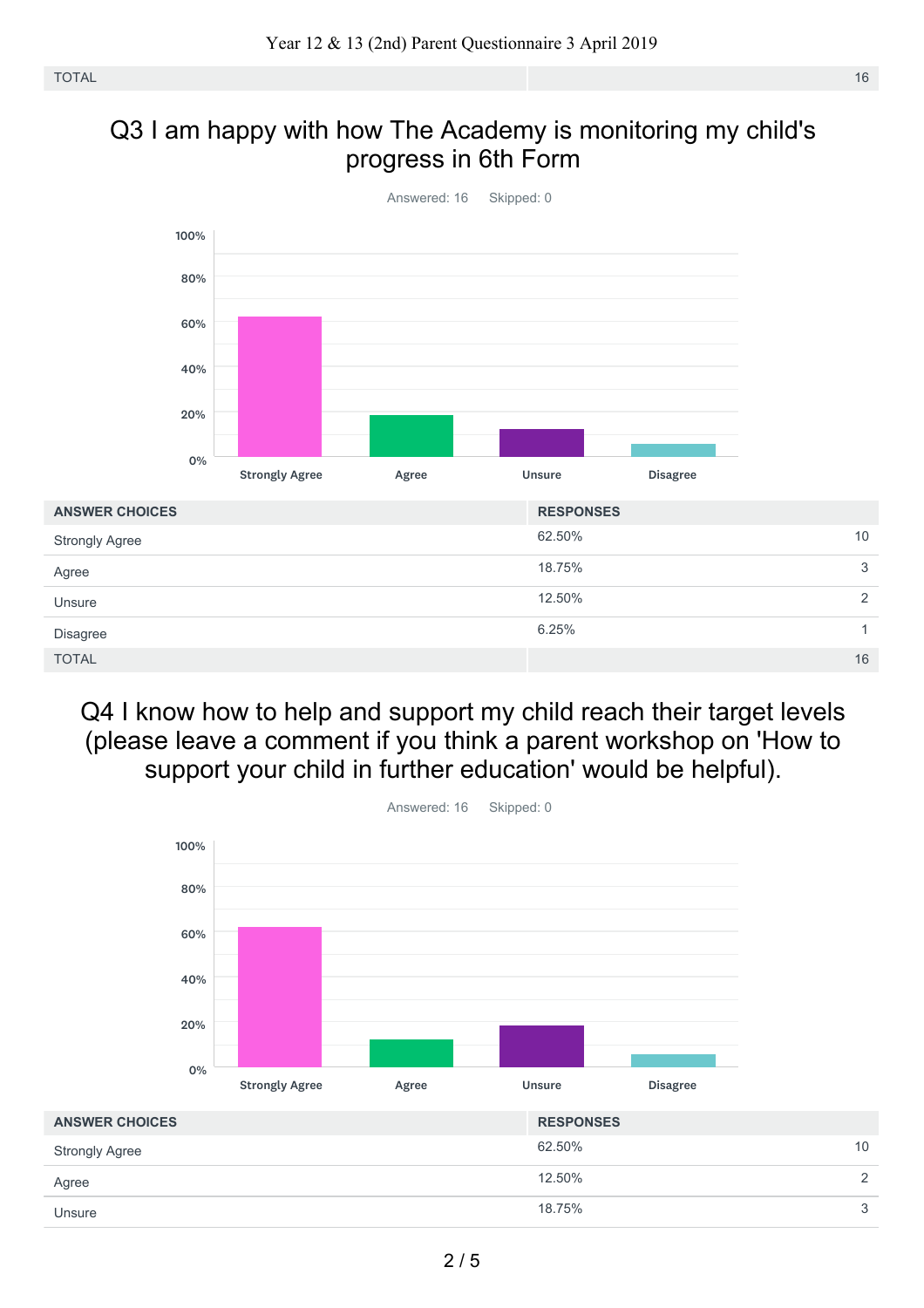| Disagree     | 6.25% |  |
|--------------|-------|--|
| <b>TOTAL</b> |       |  |

#### Q5 My child knows how to work independently outside of The Academy



## Q6 This parent's evening is at the right time during the day.



66.67% 10 20.00% 3 6.67% 1 6.67% 1  $\blacksquare$  TOTAL  $\blacksquare$  15  $\blacksquare$  15  $\blacksquare$  15  $\blacksquare$  15  $\blacksquare$  15  $\blacksquare$  15  $\blacksquare$  15  $\blacksquare$  15  $\blacksquare$  15  $\blacksquare$  15  $\blacksquare$  15  $\blacksquare$  15  $\blacksquare$  15  $\blacksquare$  15  $\blacksquare$  15  $\blacksquare$  15  $\blacksquare$  15  $\blacksquare$  15  $\blacksquare$  15  $\blacksquare$  15  $\blacksquare$  1 **ANSWER CHOICES RESPONSES** Strongly Agree Agree Unsure Disagree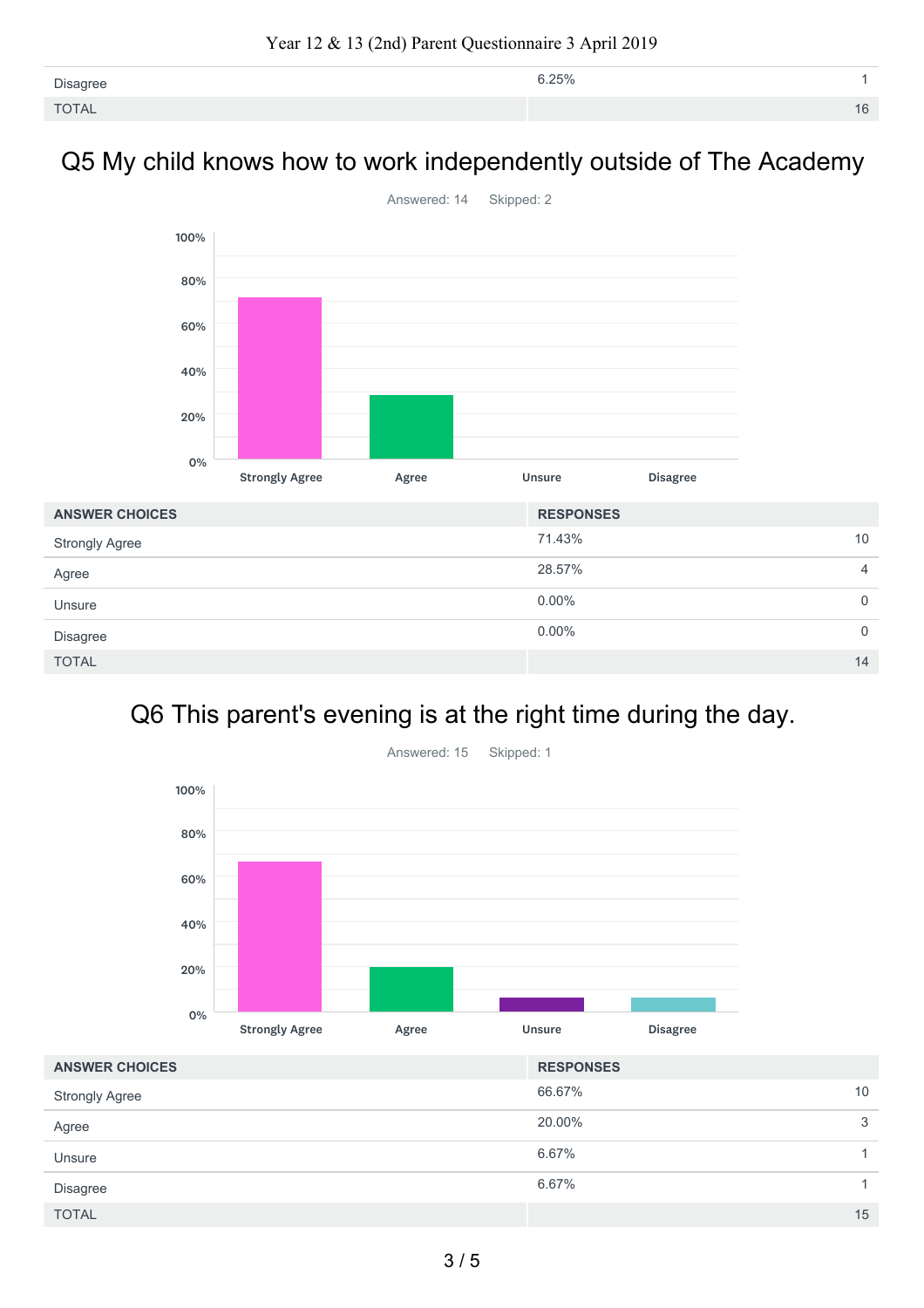## Q7 I know who to contact to discuss my child's progress.



| <b>ANSWER CHOICES</b> | <b>RESPONSES</b> |   |
|-----------------------|------------------|---|
| <b>Strongly Agree</b> | 68.75%<br>11     |   |
| Agree                 | 18.75%           | 3 |
| Unsure                | 6.25%            |   |
| Disagree              | 6.25%            |   |
| <b>TOTAL</b>          | 16               |   |

#### Q8 My child is aware of their 'next steps' after 6th Form i.e. University/Work/Training.



| <b>ANSWER CHOICES</b> | <b>RESPONSES</b> |    |
|-----------------------|------------------|----|
| <b>Strongly Agree</b> | 75.00%           | 12 |
| Agree                 | 18.75%           | 3  |
| Unsure                | 6.25%            |    |
| Disagree              | $0.00\%$         | 0  |
| <b>TOTAL</b>          |                  | 16 |